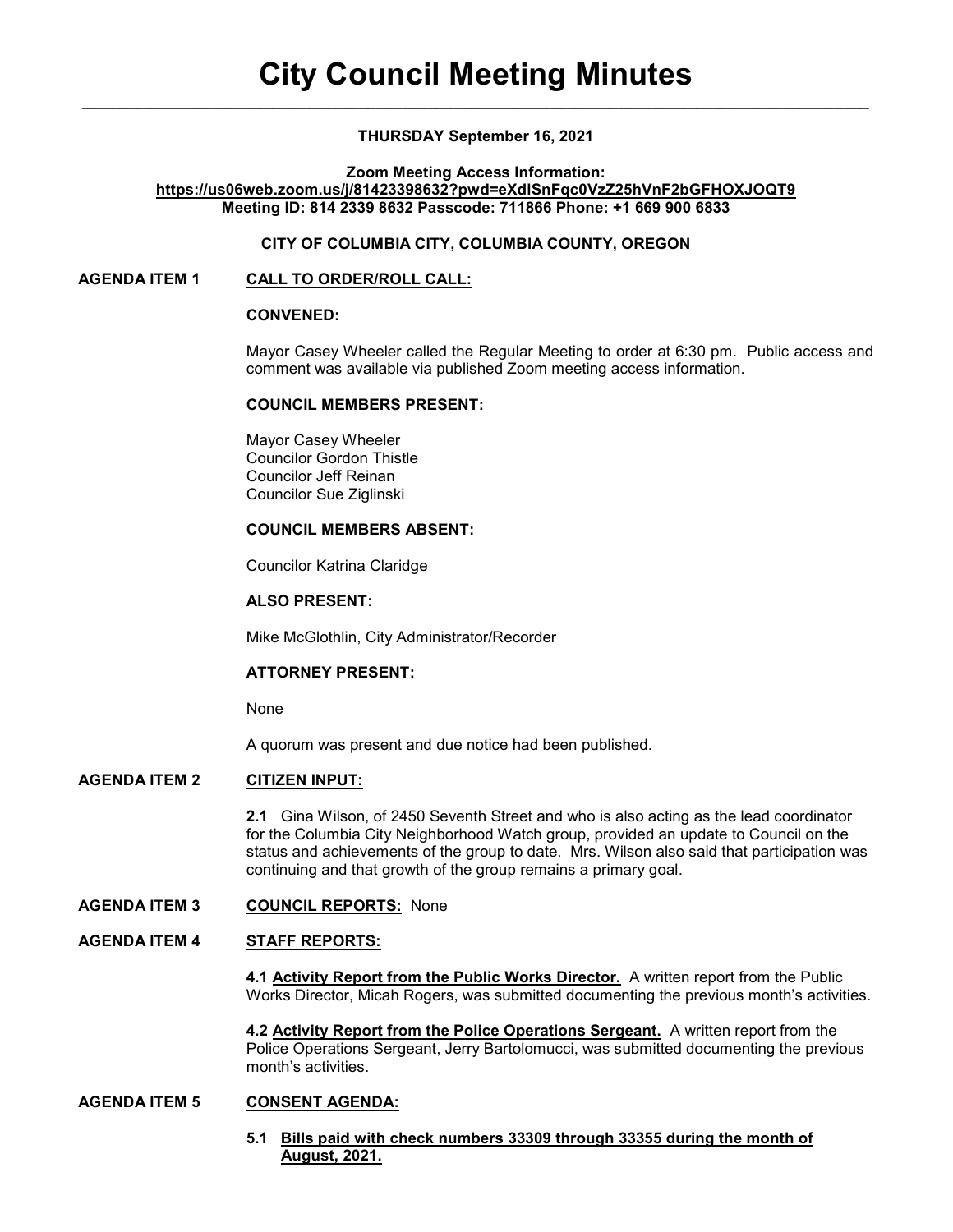## 5.2 Minutes of the August 19, 2021 Regular City Council Meeting.

COUNCIL APPROVED THE CONSENT AGENDA BY UNANIMOUS ROLL CALL VOTE.

### AGENDA ITEM 6 UNFINISHED BUSINESS: None

#### AGENDA ITEM 7 NEW BUSINESS:

### 7.1 Council Bill 21-933: A Resolution Adopting an Amendment to the City of Columbia City Personnel Policies and Procedures Manual; Dated April 18, 2002.

 MOVED (ZIGLINSKI), SECONDED (THISTLE) AND APPROVED UNANIMOUSLY TO APPROVE COUNCIL BILL 21-933.

### 7.2 Memo from the City Administrator regarding economic support request made by Paul Vogel, Executive Director of the Columbia Economic Team.

 AFTER REVIEW AND DICUSSION OF THE MEMORANDUM, AS SUBMITTED BY THE CITY ADMINISTRATOR, IT WAS MOVED (THISTLE), SECONDED (ZIGLINSKI) AND APPROVED UNANIMOUSLY TO SUPPORT A MODIFIED DISBURSMENT FROM THE SUBMITTED FINANCIAL REQUEST IN THE AMOUNT OF \$2,500.00, TO BE FUNDED FROM THE CITY'S ARPA 2021 APPORTIONMENT, PENDING LEGAL REVIEW AS A SUGGESTED BEST PRACTICE.

## 7.3 Memo from the City Administrator regarding Local Option Levy for Law Enforcement Services Rate Study.

AFTER REVIEW AND DISCUSSION OF THE MEMORANDUM, AS SUBMITTED BY THE CITY ADMINISTRATOR, COUNCIL TASKED THE CITY ADMINISTRATOR TO FORMULATE A PROPOSED LEVY AMOUNT THAT WOULD INCORPRATE NEEDED COST INCREASES ASSOCIATED WITH PERSONNEL AND ANCILLARY LAW ENFORCEMENT COSTS. COUNCIL ALSO INDICATED THE NEED FOR INFORMATIONAL MEETING(S) AND THE DEVELOPMENT OF A MARKETING STRATEGY IN ORDER TO EDUCATE THE COMMUNITY ON THE NEED OF THE PROPOSED LEVY AMOUNT, AS WELL AS INCORPORATE THE SUPPORT OF CITIZEN BASED GROUPS; SUCH AS THE CITY'S NEIGHBORHOOD WATCH GROUP. ON BEHALF OF THE NEIGHBORHOOD WATCH GROUP GINA WILSON ASKED FOR WAYS THAT THE GROUP COULD BECOME INVOLVED IN SUPOPORTING THE LEVY. SEVERAL IDEAS WERE SHARED WITH MRS. WILSON ON EFFORTS MOVING FORWARD. AT THE CONCLUSION OF THE DISCUSSION THE CITY ADMINISTRATOR SAID THAT HE WOULD LOOK AT INCORPORATING A PROPOSED LEVY INCREASE FROM 25% - 50% OF THE CURRENT RATE, AND WOULD PRESENT HIS RECOMMENDATION AT THE NEXT AVAILABLE CITY COUNCIL MEETING.

#### 7.4 Review, discussion and direction to staff in regards to request from the Columbia County Board of Commissioners Office "in addressing the Governor's mask and vaccine mandates".

AFTER DISCUSSION BY COUNCIL, A CONSENSUS WAS REACHED TO HAVE THE CITY ADMINISTRATOR RESPOND TO THE COLUMBIA COUNTY BOARD OF COMMISSIONERS OFFICE THAT THE CITY WOULD CHOOSE NOT TO RESPOND TO THIS ISSUE.

## 7.5 Review, discussion and consideration for approval of a Structure in unimproved Right-of-Way Permit Application, as submitted by Mike Eib of 2100 Third Street.